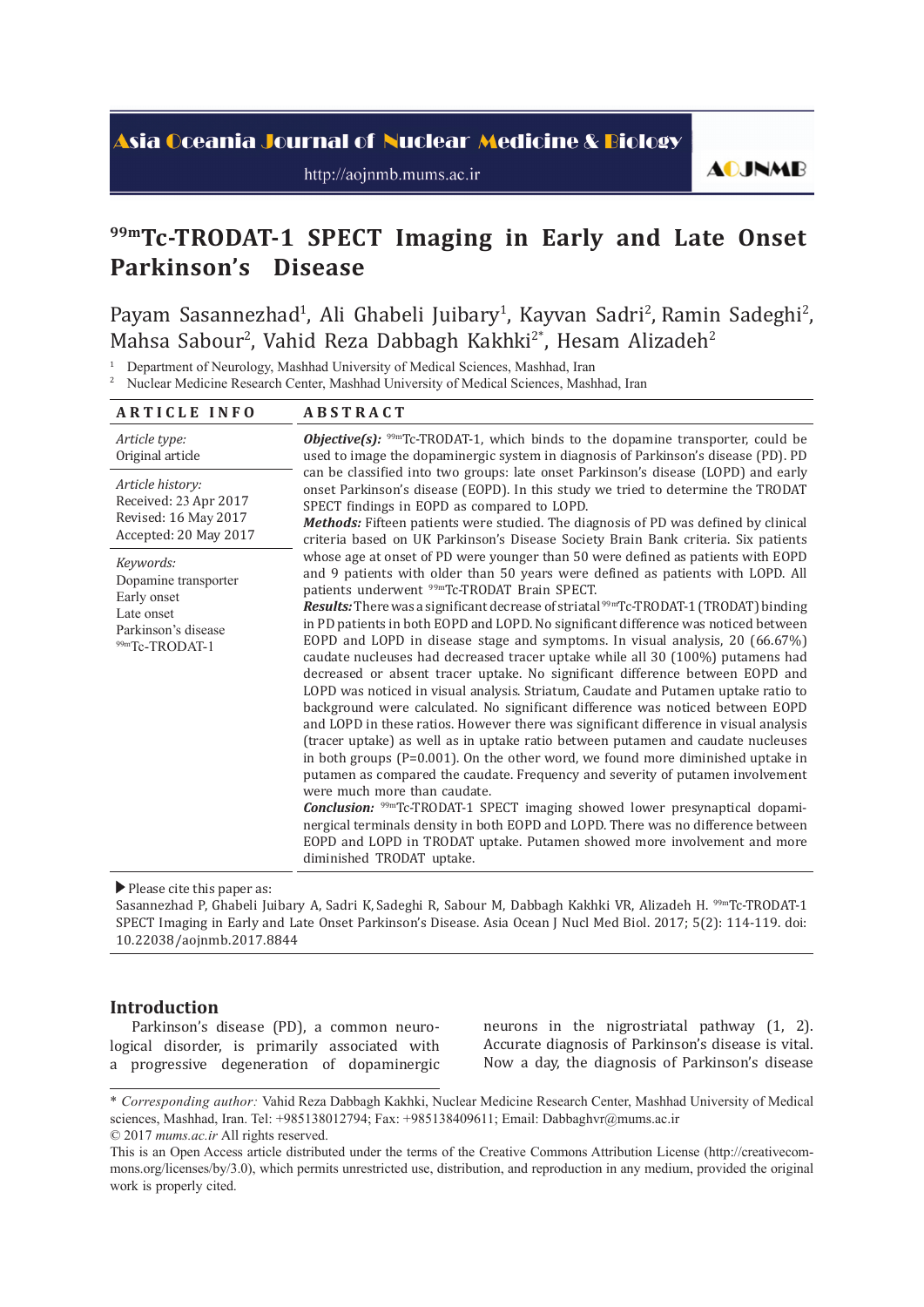is still based on clinical criteria which can be incorrect especially in early stages (1-3). PD was seen about in 2% of persons over 60 years (1). PD could also be seen earlier in life as early onset PD (EOPD) which defined in different ages from below 40 years of age up to 58 years (1, 4, 5). In vivo imaging of the dopaminergic system can improve the diagnosis of PD (3). SPECT and PET imaging using radioligands with high affinity to the dopaminergic system could be used in diagnosis of PD, determining degenerative or non-degenerative forms of parkinsonism and estimating dopamine cell loss (6).

One of the most important dopaminergic binding sites is the dopamine transporter (DAT), which is located in the presynaptic membrane on the terminal of the dopaminergic projection and it's responsible for the re-uptake of dopamine (2, 7, 8). DAT is a marker of dopamine terminal innervation. Thus, in vivo DAT imaging may provide a measure of dopamine terminal innervation of the striatum (2). Technetium-99m labeled tropane derivative, 99mTc-TRODAT-1, which binds to the dopamine transporter, could be used to image the dopaminergic system (3, 9, 10). It is reported that there is a close relationship between DAT concentrations and striatal dopamine levels (2, 11, 12). 99mTc-TRODAT-1 (TRODAT) SPECT could provide an ideal tool for evaluation of PD (1). Some previous studies demonstrated that TRODAT uptake is diminished in the striatum of patients with PD and TRODAT SPECT imaging can discriminate between PD and healthy volunteers (3). PD can be classified into two groups: late-onset Parkinson's disease (LOPD) that characteristically begins in older patients (such as after 50 years of age) and early onset Parkinson's disease (EOPD) that occurs in early life (between 21 and 50 years of age). Five percent of all PD are EOPD which has slower disease progression (13).

In this study we tried to determine the TRODAT SPECT findings in EOPD as compared to LOPD.

#### **Methods** *Patients*

Fifteen patients (mean age: 54.6±13.29; 36-82 years) were studied. The diagnosis of PD was defined by clinical research criteria based on UK Parkinson's Disease Society Brain Bank criteria (14, 15). Based on reference criteria, Parkinson-like disease were excluded from the study. The severity and disability level of Parkinson's disease was assessed using the Hoehn and Yahr scale (H& Y) (16).

Patients with systemic disease, depression, neuropsychiatric disorders, dementia, secondary or symptomatic Parkinsonism, such as PD induced by drugs or environmental toxins, or Parkinsonplus syndromes, such as progressive supranuclear palsy (PSP), or multiple system atrophy (MSA), were excluded from this study.

Six patients whose age at onset of PD were younger than 50, were defined as patients with EOPD and 9 patients with older than 50 years were defined as patients with LOPD.

The study was approved by local ethical committee. Informed consent was obtained from all patients.

# *99mTc-TRODAT Brain SPECT*

Four hours after intravenous injection of a single bolus injection of 740 MBq <sup>99m</sup>Tc-TRODAT-1, SPECT imaging was performed. The brain SPECT images were acquired using a dual-head gamma camera equipped with parallel hole, high resolution-low energy collimators (E.Cam, Siemens).Data were acquired in a  $128 \times 128$  matrix with a 1.4 zoom through 360° (180° for each head) rotation on the step and shoot mode (stop on time per projection=30 s). Images were reconstructed using backprojection with a Metz filter. Attenuation correction was accomplished using Chang's first order correction method. The SPECT images were analyzed visually and semi-quantitatively (Figure 1).

Based on amount of uptake visually, striatum uptake were divided in to three groups: Normal



**Figure 1.** Normal SPECT images of 99mTc-TRODAT-1 imaging

*Asia Ocean J Nucl Med Biol. 2017; 5(2): 114-119. 115*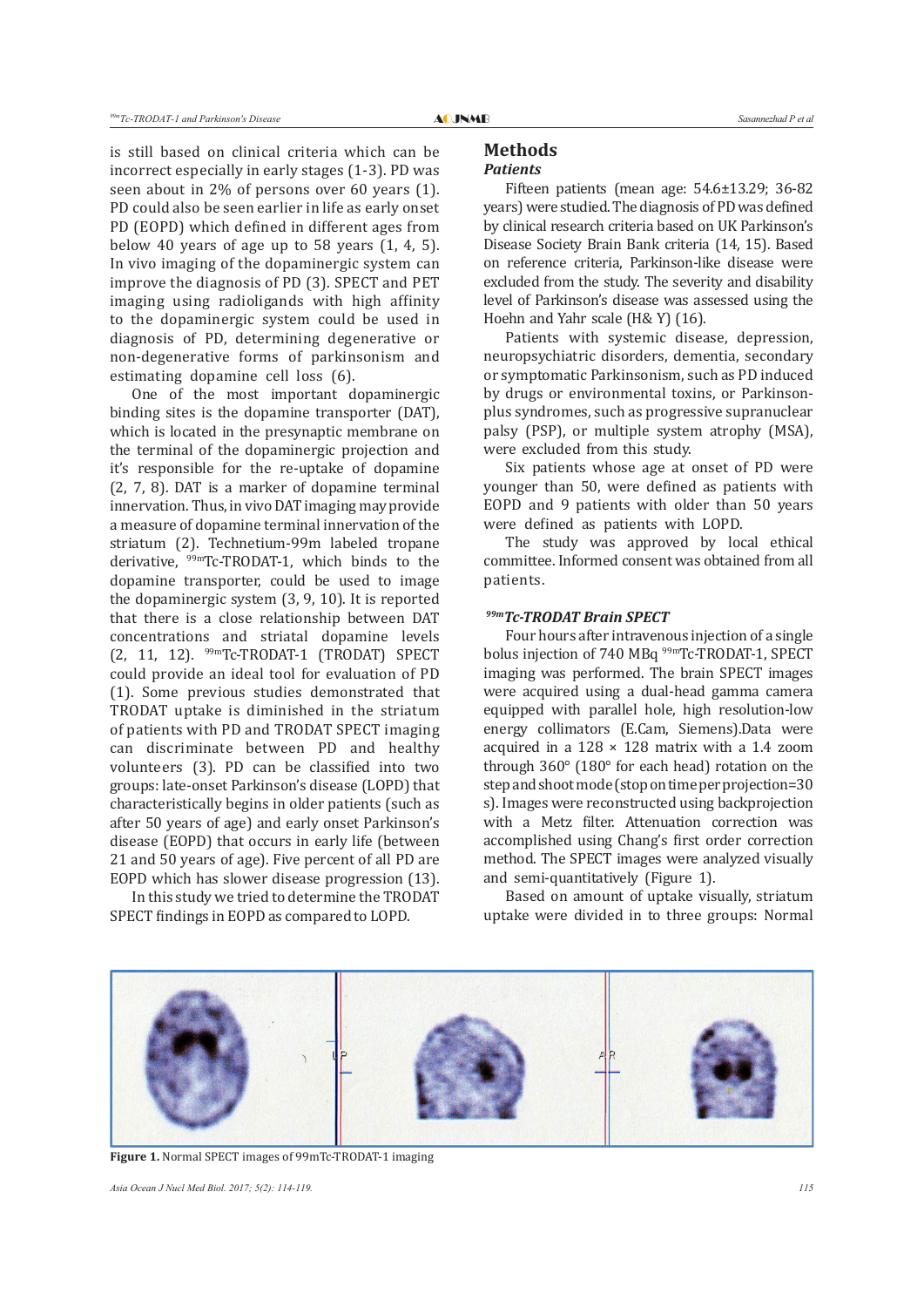|                         | Table 1. Patients' characteristics: age, sex, family history of Parkinson's disease (PD) and Hoehn & Yahhr staging in patients with early |  |  |  |  |  |
|-------------------------|-------------------------------------------------------------------------------------------------------------------------------------------|--|--|--|--|--|
| onset and late onset PD |                                                                                                                                           |  |  |  |  |  |

| <b>Early or Late Onset PD</b> | Age               |                | <b>Sex</b> |                                | Hoehn & Yahr    |
|-------------------------------|-------------------|----------------|------------|--------------------------------|-----------------|
|                               |                   | male           | female     | <b>Positive family history</b> |                 |
| Early Onset PD (6)            | $42.67 \pm 6.62$  | 3              | 3          |                                | $2.33 \pm 0.52$ |
| Late Onset PD (9)             | $62.55 \pm 10.19$ | $\overline{4}$ | 5          | 3                              | $2.00 \pm 1.00$ |
| P value                       | 0.001             |                | 0.6        | 0.6                            | 0.4             |
| Total $(15)$                  | $54.60 \pm 13.29$ |                | 8          | 4                              | $2.13 \pm 0.83$ |

(significantly higher than background uptake), Absent (equal to background) and Decreased TRODAT uptake (slightly more than background).

One experience nuclear medicine specialist draw regions of interest around the whole striatum, putamen, caudate and occipital cortex (OC) of each hemisphere. He was blind about the diagnosis: EOPD or LOPD. The regions of interest were drawn based on single slice SPECT images with highest uptake in the region of the striatum. The mean uptake ratio for each region was then calculated by dividing the mean activity per pixel in a given ROI by the mean activity per pixel for the reference region using the equation: (mean activity of target ROI – mean activity reference)/mean activity reference. On the other word, the uptake ratio was calculated by subtracting the mean counts per pixel in the OC from the mean counts per pixel in the whole striatum, putamen, or caudate nucleus and dividing the result by the mean counts per pixel in the OC. OC has a low density of DAT , so we used the OC as a reference region (background) (17).

#### *Statistical analysis*

All analyses were done using SPSS 20 software. Data are expressed as mean± SD. Descriptive and frequency statistics , Chi-square analysis testing, Students t test, and Pearson correlation were used to assess associations between the various patients' characteristics, visual and semiquantitative variables. Because the data contain small group of patients and the cross tab cells have expected frequencies of less than 5, Exact and Fisher's Exact test were used. A P value of less than 0.05 was considered statistically significant.

#### **Results**

Patient characteristics were seen in table 1. The mean time between starting the symptoms and diagnosis of PD was 2.1±1.51 years. Mean Hoehn and Yahr stage was 2.13±0.83. Thirty caudate and 30 putamen nucleuses from 15 patients were evaluated. From 6 patients with EOPD, 4 patients were in stage 2 and 2 patients were in stage 3. From 9 patients with LOPD; 3, 4, 1 and 1 patients were stage 1, 2,3, and 4 respectively. There was no significant difference between EOPD and LOPD in disease stage and symptoms. In visual analysis, 20 (66.67%) caudate nucleuses had decreased tracer uptake while all 30 (100%) putamens had decreased or absent tracer uptake. No significant difference was noticed between EOPD and LOPD in

**Table 2.** Visual uptake of the Tc99m-TRODAT-1 in putamen and caudate of patients with early onset or late onset of Parkinson's disease (PD)

| <b>Early or Late Onset PD</b> | <b>Tracer Uptake</b> | <b>Left Caudate</b>      | <b>Right Caudate</b> | <b>Left Putamen</b> | <b>Right Putamen</b> |
|-------------------------------|----------------------|--------------------------|----------------------|---------------------|----------------------|
| Early Onset PD (6)            | Normal               |                          |                      |                     |                      |
|                               | Decreased            |                          |                      |                     |                      |
|                               | Absent               |                          |                      | 3                   | 3                    |
| Late Onset PD (9)             | Normal               | 2                        | 4                    |                     | 0                    |
|                               | Decreased            |                          | 4                    | 6                   |                      |
|                               | Absent               | $\overline{\mathcal{L}}$ |                      | 3                   |                      |
| Total $(15)$                  | Normal               | 4                        | 6                    |                     |                      |
|                               | Decreased            | 8                        | h                    |                     | 10                   |
|                               | Absent               |                          |                      | h                   |                      |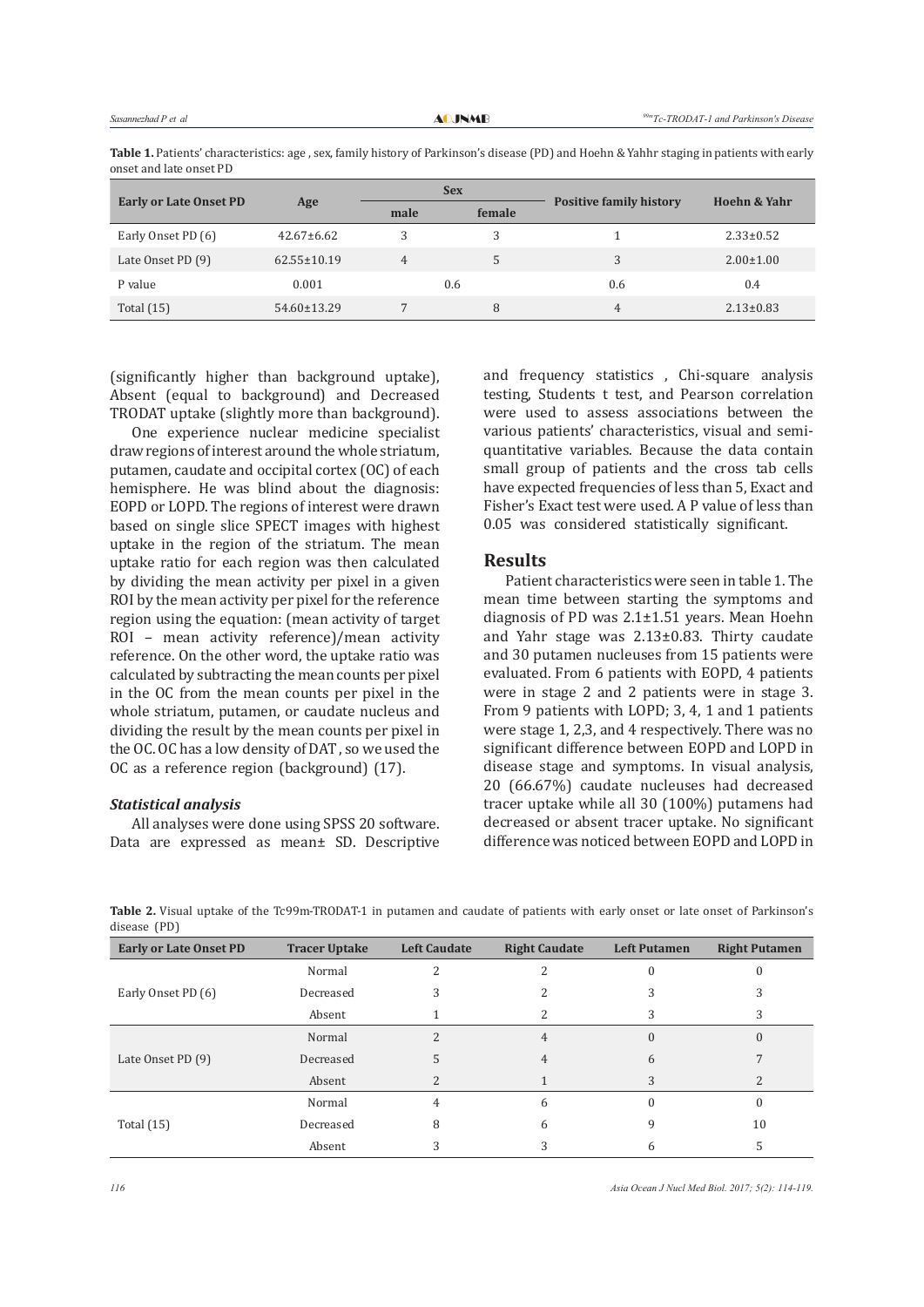| Table 3. Semi-quantitative results of uptake ratio ((mean activity of target ROI – mean activity reference)/mean activity reference) in |
|-----------------------------------------------------------------------------------------------------------------------------------------|
| striatum, caudate and putamen of patients with early onset or late onset of Parkinson's disease (PD)                                    |

| <b>Early or Late Onset PD</b> | <b>Left Striatum</b> | <b>Right Striatum</b> | <b>Left Caudate</b> | <b>Right Caudate</b> | <b>Left Putamen</b> | <b>Right Putamen</b> |
|-------------------------------|----------------------|-----------------------|---------------------|----------------------|---------------------|----------------------|
| Early Onset PD (6)            | $0.35 \pm 0.22$      | $0.49 \pm 0.25$       | $0.62 \pm 0.55$     | $0.47 + 0.39$        | $0.36 \pm 0.25$     | $0.25 \pm 0.27$      |
| Late Onset PD (9)             | $0.27 \pm 0.21$      | $0.45 \pm 0.26$       | $0.38 \pm 0.29$     | $0.45 \pm 0.36$      | $0.29 \pm 0.19$     | $0.40 \pm 0.36$      |
| Total $(15)$                  | $0.30 \pm 0.21$      | $0.47 \pm 0.25$       | $0.48 + 0.41$       | $0.46\pm0.36$        | $0.32 \pm 0.21$     | $0.34 \pm 0.31$      |

visual analysis (Table 2). Table 3 showed Striatum, Caudate and Putamen uptake ratio. No significant difference was noticed between EOPD and LOPD in these ratios (P>0.05). No significant difference was noticed between EOPD and LOPD in visual analysis and semi-quantitative analysis based on disease stage. However there was significant difference in visual analysis (tracer uptake) as well as in uptake ratio between putamen and caudate nucleuses (Table 2 and Table 3; P=0.001). There was no any adverse effect in either patient during and after imaging.

#### **Discussion**

In this study, we have demonstrated that there was a significant decrease of striatal <sup>99m</sup>Tc-TRODAT-1 (TRODAT) binding in PD patients in both EOPD and LOPD. We didn't find significant difference in striatal TRODAT uptake between these two groups. On the other hand, we found more diminished uptake in putamen as compared the caudate. Frequency and severity of putamen involvement were much higher than caudate.

Weng et al (17) as well as Mozlev et al (18) demonstrated that there was a significant decrease of striatal TRODAT uptake in PD compared with healthy controls (age-matched). They reported a high sensitivity and specificity of TRODAT uptake values in discriminating PD from healthy subjects (17, 18). Different studies showed that TRODAT SPECT imaging can accurately distinguish patients with early PD and they suggest that TRODAT can be a useful imaging procedure to improve the diagnosis of patients with early symptoms and signs of PD (3, 19, 20). It is reported that there is a close relationship between level of TRODAT uptake and PD severity (1).

In contrast to our findings, Shih MC et al (13) showed EOPD had 34% lower TRODAT uptake than LOPD patients. They suggested patients with EOPD have more dopamine neuronal loss than patients with LOPD. On the other hand, results of some studies are compatible with our findings. Nagasawa et al. (21) found similar levels of striatal <sup>18</sup>F-dopa uptake between EOPD and LOPD. De la Fuente-Fernandez et al. (22) did not find DAT

density difference between EOPD and LOPD groups using 11C-Methylphenidate. In a study by 11C-FECIT-PET, Antonini et al. (23) concluded comparable diminished of striatal DAT binding in EOPD and LOPD.

In our study we evaluated patients with long lasting disease while the dopaminergical loss of EOPD and LOPD patients in the final stages of the disease may be similar.

Nigrostriatal dopaminergic neurons show greater loss in the putamen than projections to the caudate nucleus, at least in early phases of the PD (1). In our patients, we found more severe and more frequently decrease in TRODAT uptake in putamen as compared to the caudate. Different studies reported that dopamine neurons in the ventral tier of the substantia nigra were most severely affected in PD patients (17). The most loss of DAT binding in the posterior putamen has been well documented (17). Chou et al. (3) also reported an anterior-to-posterior gradient within the striatum for degree of TRODAT uptake. In their study, the posterior putamen had the greatest decrease in specific DAT binding, so it had the greatest ability to distinguish PD patients , while the caudate had the smallest reduction in DAT binding. Different studies suggested that the contralateral putamen is the region in which it can most accurately discriminate between PD patients and healthy controls (3, 24-26). In addition, recent studies showed Striatal <sup>99m</sup>Tc-TRODAT-1 imaging can be used as a marker for differentiating PD patients from healthy individuals or essential tremor (27, 28). Post-mortem findings also showed a greater depletion of dopamine neurons in the putamen than in the caudate nucleus in the early stages of PD (26, 28). Based on these data, it is evident that TRODAT SPECT imaging is an effective tool for diagnosing and staging of PD. It has be mentioned the striatum and putamen ratios were easier to apply in clinical use than the ratios of the posterior putamen (17).

Study limitations: This study has some limitations, especially due to the small sample size. Age of symptom onset for EOPD definition is controversial (between 40 to 58 years old). It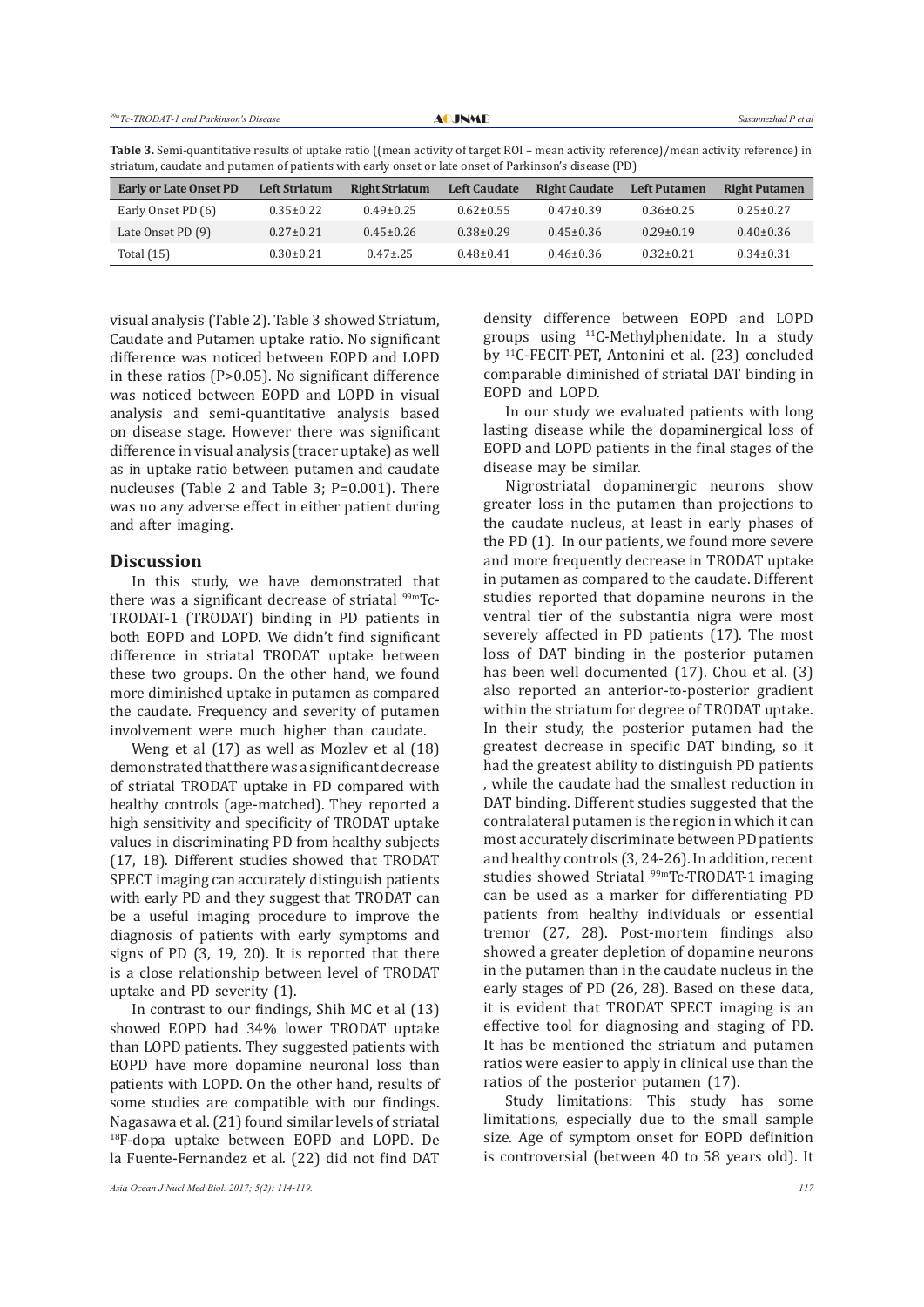is necessary to perform a large multi-center study with large sample size , perfect matching between EOPD and LOPD, establishing the normal range of the binding ratios in different age groups and determine a high accurate cut-off value of  $99mTc$ -TRODAT uptake ratio for diagnosis of PD.

# **Conclusion**

99mTc-TRODAT-1 SPECT ima-ging was able to show lower presynaptical dopaminergical terminals density in both EOPD and LOPD. We didn't find in TRODAT uptake between two groups. On the other hand posterior portion of the striatum (putamen) showed more involvement and diminished TRODAT uptake.

# **Acknowledgements**

This paper was prepared based on results of residency thesis. Thesis number in Mashhad University of Medical Sciences is 3354.

#### **References**

- 1. Shyu WC, Lin SZ, Chiang MF, Pang CY, Chen SY, Hsin YL, et al. Early-onset Parkinson's disease in a Chinese population: 99mTc-TRODAT-1 SPECT, Parkin gene analysisand clinical study. Parkinsonism Relat Disord. 2005;11(3):173-80.
- 2. Huang WS, Lin SZ, Lin JC, Wey SP, Ting G, Liu RS. Evaluation of early-stage Parkinson's disease with 99mTc-TRODAT-1 imaging. J Nucl Med. 2001;42(9):1303-8.
- 3. Chou KL, Hurtig HI, Stern MB, Colcher A, Ravina B, Newberg A, et al. Diagnostic accuracy of (99mTc) TRODAT-1 SPECT imaging in early Parkinson's disease. Parkinsonism Relat Disord. 2004;10(6):375-9.
- 4. Schrag A, Ben-Shlomo Y, Brown R, Marsden CD, Quinn N. Young onset Parkinson's disease revisitedclinical features, natural history, and mortality. Mov Disord. 1998;13(6):885-94.
- 5. Lucking CB, Durr A, Bonifati V, Vaughan J, De Michele G, Gasser T, et al. Association between early-onset Parkinson's disease and mutations in the parkin gene. French Parkinson's Disease Genetics Study Group. N Engl J Med. 2000;342(21):1560-7.
- 6. Felicio AC, Godeiro-Junior C, Shih MC, Borges V, Silva SM, Aguiar Pde C, et al. Evaluation of patients with Clinically Unclear Parkinsonian Syndromes submitted to brain SPECT imaging using the technetium-99m labeled tracer TRODAT-1. J Neurol Sci. 2010;291(1-2):64-8.
- 7. Lai SC, Weng YH, Yen TC, Tsai CC, Chang HC, Wey SP, et al. Imaging early-stage corticobasal degeneration with (99mTc)TRODAT-1 SPET. Nucl Med Commun. 2004;25(4):339-45.
- 8. Felicio AC, Godeiro-Junior C, Moriyama TS, Shih MC, Hoexter MQ, Borges V, et al. Degenerative parkinsonism in patients with psychogenic parkinsonism: a dopamine transporter imaging

study. Clin Neurol Neurosurg. 2010;112(4):282-5.

- 9. Huang WS, Ma KH, Chou YH, Chen CY, Liu RS, Liu JC. 99mTc-TRODAT-SPECT in healthy and 6-OHDA lesioned parkinsonian monkeys: comparison with 18F-FDOPA PET. Nucl Med Commun. 2003;24(1):77-83.
- 10. Kao PF, Tzen KY, Yen TC, Lu CS, Weng YH, Wey SP, et al. The optimal imaging time for (99Tcm) TRODAT-1/SPET in normal subjects and patients with Parkinson's disease. Nucl Med Commun. 2001;22(2):151-4.
- 11. Guttman M, Burkholder J, Kish SJ, Hussey D, Wilson A, DaSilva J, et al. [11C]RTI-32 PET studies of the dopamine transporter in early dopamine-naive Parkinson'sdisease: implicationsforthesymptomatic threshold. Neurology. 1997;48(6):1578-83.
- 12. Wilson JM, Levey AI, Rajput A, Ang L, Guttman M, Shannak K, et al. Differential changes in neurochemical markers of striatal dopamine nerve terminals in idiopathic Parkinson's disease.<br>Neurology. 1996;47(3):718-26. 1996;47(3):718-26.
- 13. Shih MC, Franco de Andrade LA, Amaro E Jr, Felicio AC, Ferraz HB, Wagner J, et al. Higher nigrostriatal dopamine neuron loss in early than late onset Parkinson's disease?- a (99mTc)-TRODAT-1 SPECT study. Mov Disord. 2007;22(6):863-6.
- 14. Hughes AJ, Daniel SE, Kilford L, Lees AJ. Accuracy of clinical diagnosis of idiopathic Parkinson's disease: a clinico-pathological study of 100 cases. J Neurol Neurosurg Psychiatry. 1992;55(3):181-4.
- 15. Hughes AJ, Daniel SE, Lees AJ. Improved accuracy of clinical diagnosis of Lewy body Parkinson's disease. Neurology. 2001;57(8):1497-9.
- 16. HoehnMW, YahrMD. Parkinsonism: onset, progression, andmortality. Neurology. 1967;17(5):427-42.
- 17. Weng YH, Yen TC, Chen MC, Kao PF, Tzen KY, Chen RS, et al. Sensitivity and specificity of 99mTc-TRODAT-1 SPECT imaging in differentiating patients with idiopathic Parkinson's disease from healthy subjects. J Nucl Med. 2004;45(3):393-401.
- 18. Mozley PD, Schneider JS,Acton PD, PlösslK, Stern MB, Siderowf A, et al. Binding of [99mTc]TRODAT-1 to dopamine transporters in patients with Parkinson's disease and in healthy volunteers. J Nucl Med. 2000;41(4):584-9.
- 19. Uhl GR. Neurotransmitter transporters (plus): a promising new gene family. Trends Neurosci. 1992;15(7):265-8.
- 20. Kaufman MJ, Madras BK. Severe depletion of cocaine recognition sites associated with the dopamine transporter in Parkinson's-diseased striatum. Synapse. 1991;9(1):43-9.
- 21. Nagasawa H, Tanji H, Itoyama Y, Saito H, Kimura I, Fujiwara T, et al. Brain 6-(18F)fluorodopa metabolism in early and late onset of Parkinson's disease studied by positron emission tomography. J Neurol Sci. 1996;144(1-2):70-6.
- 22. De La Fuente-Fernández R, Lim AS, Sossi V, Adam MJ, Ruth TJ, Calne DB, et al. Age and severity of nigrostriatal damage at onset of Parkinson's disease. Synapse. 2003;47(2):152-8.